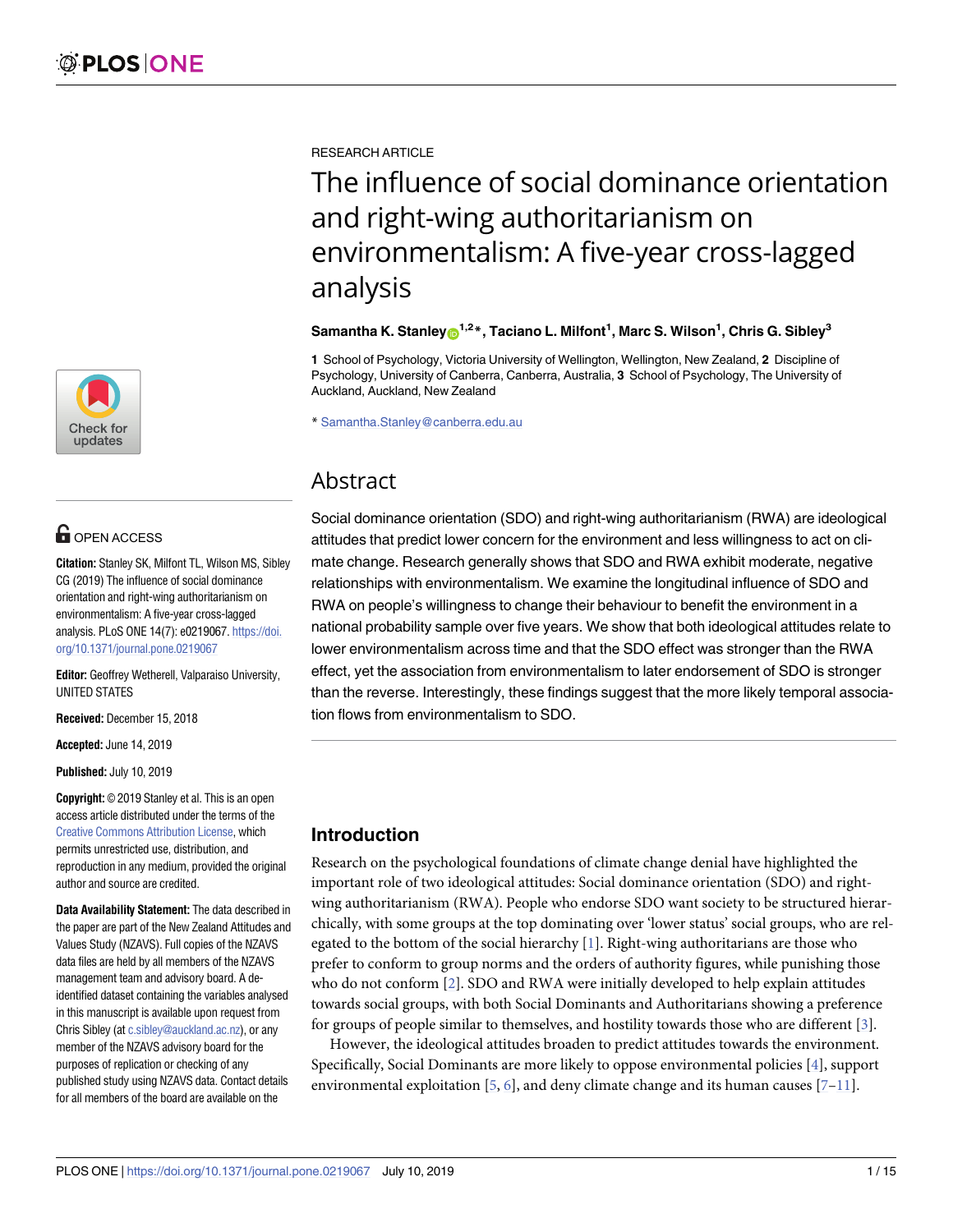<span id="page-1-0"></span>NZAVS website: [www.nzavs.auckland.ac.nz](http://www.nzavs.auckland.ac.nz). Requests can also be made to the Chair of the University of Auckland Human Participants Ethics Committee (at [roethics@auckland.ac.nz](mailto:roethics@auckland.ac.nz)). More information regarding requests for data access may be found here: [https://www.auckland.ac.nz/en/](https://www.auckland.ac.nz/en/about/research/re-ethics/re-uahpec.html) [about/research/re-ethics/re-uahpec.html](https://www.auckland.ac.nz/en/about/research/re-ethics/re-uahpec.html) The Mplus syntax used to test all models reported in this manuscript are also available on the NZAVS website.

**Funding:** The sponsors and/or funders did not play any role in the study design, data collection and analysis, decision to publish, or preparation of the manuscript. [https://templeton.org/.](https://templeton.org/) Funding: Templeton Religion Trust (TRT0196, CS).

**Competing interests:** The authors have no competing interests to declare.

Similarly, Authoritarians are less concerned about the environment [[12](#page-12-0)], perceive climate change as less of a risk [[13](#page-12-0)], and support punishing environmental activists—and not polluters [\[14\]](#page-12-0).

While the research to date demonstrates the importance of SDO and RWA in understanding people's attitudes and actions towards the environment, the extant literature has predominantly relied on cross-sectional analyses to examine this association. In one exception to this, Stanley, Wilson and Milfont [[15](#page-12-0)] examined the associations between endorsement of RWA, SDO and environmentalism over time using a student sample surveyed twice over five months. They found that RWA, and *not* SDO, predicts an increase in climate change denial, while neither variable is related to changes in pro-environmental attitudes over time. We expand on Stanley et al.'s study by using a large, national probability sample spanning five years to examine how these variables relate over time in the general population.

#### **The association between SDO, RWA and environmentalism**

Duckitt's [[3\]](#page-12-0) dual-process model proposes that SDO and RWA are separate but interrelated, and together predict attitudes towards different social groups. The model has been widely used to understand intergroup relations, and shows the pathways from an individuals' personality characteristics and worldviews to SDO and RWA and, in turn, favourability toward the ingroup and hostility toward outgroups. On the surface, SDO appears to be of interest exclusively to research on intergroup relations and, indeed, items in the SDO scale exclusively frame hierarchies based on intergroup relations.

However, Pratto et al. [[4](#page-12-0)] present possibly the first analysis of the relationship between SDO and attitudes towards issues that are not solely focused on social groups, including attitudes towards environmental policies. They predicted that SDO would correlate with opposition to any policy that reduces inequality between humans and other species. Indeed, they found modest negative correlations between SDO and support for environmental policy. This is perhaps the first hint that for those endorsing SDO, nature might be another 'outgroup' to assert dominance over.

This idea of human dominance over nature is evident in anthropocentric depictions of our relationship with the natural environment, a belief that is at the core of the dominant social paradigm (DSP) [[16](#page-13-0)]. The DSP indexes endorsement of ideological systems favouring growth and prosperity. Individuals invested in the DSP position themselves to dominate and exploit the environment, and are unmoved by appeals to protect resources  $[17]$  $[17]$  $[17]$ . Milfont et al.  $[10]$  $[10]$  $[10]$ argue that Social Dominants' propensity for environmental exploitation exists "because SDO promotes human hierarchical dominance over nature" (p. 1127).

While a preference for dominance over nature could underlie Social Dominants' environmental attitudes, there is also research to suggest the SDO–environmentalism link can instead be explained by support for using natural resources as a means to gain dominance over others. Specifically, Milfont and Sibley's [\[5\]](#page-12-0) hierarchy enforcement hypothesis of environmental exploitation claims that Social Dominants will support environmental exploitation only when this serves to enhance the gap between dominant and subordinate social groups. They showed that SDO predicts support for an environmentally hazardous mine only when the social elite gain disproportionate access to the resources this produces. Jackson et al. [\[6\]](#page-12-0) similarly demonstrated that SDO predicts support for a mining operation unconditional of the environmental impact—but only when the ingroup (in this case, their own country) is set to gain (Study 2). Additionally, Social Dominants are happy to position a manufacturing plant that poses a serious risk to the environment in economically disadvantaged areas (Study 3). Therefore, acceptance of environmental exploitation may be motivated by the desire to dominate over other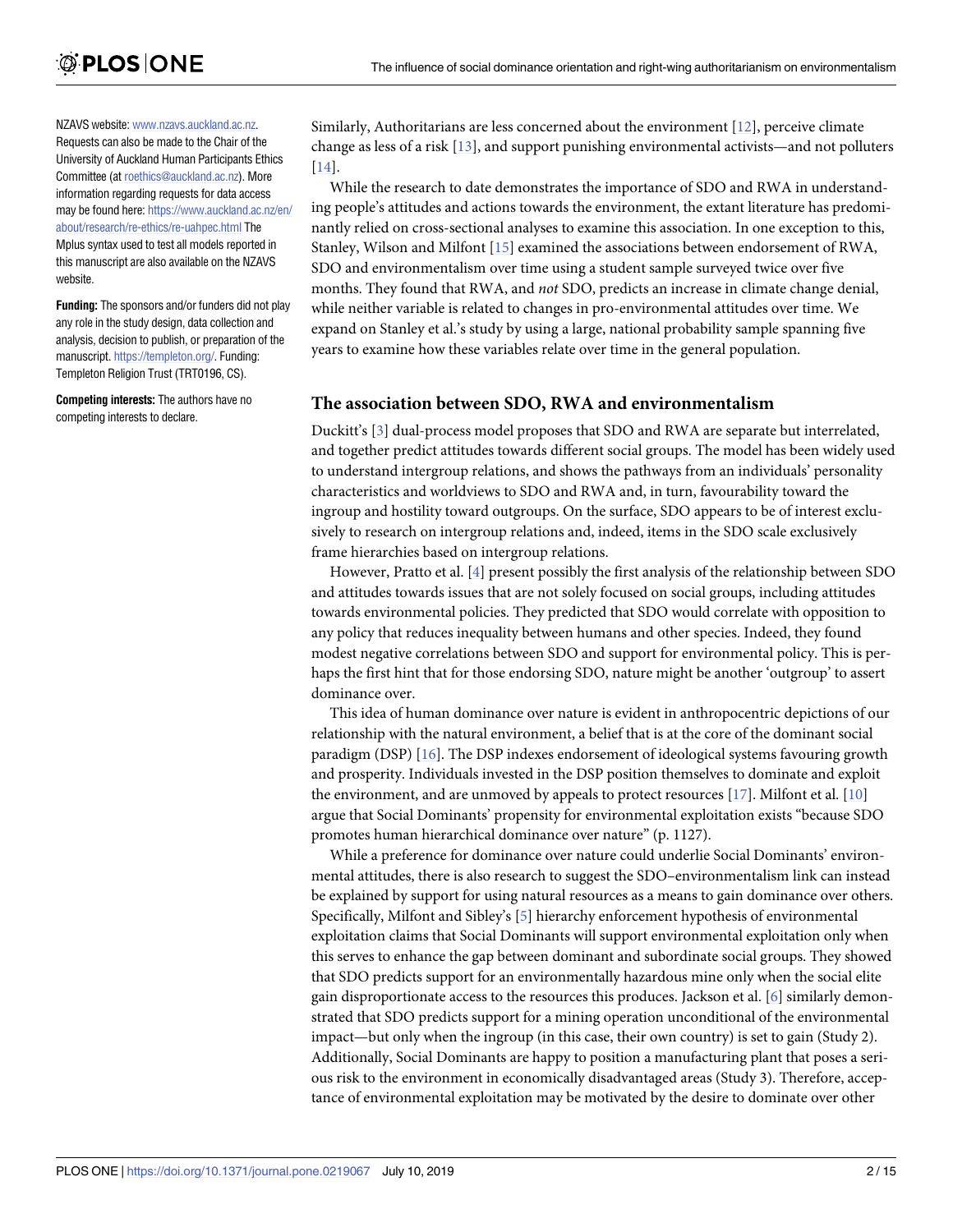<span id="page-2-0"></span>social groups by making use of nature, rather than the desire to dominate over the natural world itself.

Irrespective of *why* the relationship exists, a growing number of studies have provided evidence for the association between SDO and environmentalism, which paint a somewhat dismal picture for climate change mitigation. Social Dominants are less likely to believe in climate change and its human causes  $[7-10]$ , prompting researchers to urge caution not to portray environmental action as threatening to the social hierarchy [\[7](#page-12-0)]. Milfont et al. [[10](#page-12-0)] showed that Social Dominants are less concerned about the environment (Study 1), while also more accepting of exploitation of natural resources (Study 3). Moreover, greater average country-level SDO is associated with poorer environmental performance (Study 2). Social Dominants are more supportive of making use of natural resources, and hold generally more negative attitudes towards the environment [\[18\]](#page-13-0). Across nations, the SDO-environmentalism link is small but robust, with the association strengthened in areas with greater social inequality [[11](#page-12-0)].

Alongside this research on SDO, Peterson, Doty and Winter [[14](#page-12-0)] similarly found that RWA was related to statements that conceptualise environmental issues as overstated, environmental action as detrimental to the country, and environmentalists as deserving of punishment. Hoffarth and Hodson [\[19\]](#page-13-0) similarly showed that Authoritarians view environmentalists as posing a threat to society, tradition, and the economy. Furthermore, and perhaps consistent with their denial of climate change [[15](#page-12-0), [19](#page-13-0)], Authoritarians are less likely to assume responsibility for acting on global warming, or intention to mitigate the problem [\[20\]](#page-13-0).

Schultz and Stone [[12](#page-12-0)] showed that RWA and environmentalism evidence a strong, negative relationship. Furthermore, they found both RWA and environmentalism explained unique variance in support for a controversial power plant. They interpret this association as due to the authoritarian preference for economic growth, with natural resources proving a useful avenue for income. Whilst an interest in conservation would prohibit excessive use of natural resources, Authoritarians prioritize growth and therefore dismiss environmental concerns. However, Reese [[21](#page-13-0)] found that the dimensions of RWA differentially predict pro-environmental attitudes: authoritarian submission predicts greater pro-environmentalism, authoritarian aggression predicts lower pro-environmentalism, whilst the preference for tradition is unrelated.

Conclusions about why the relationships exist between these ideological attitudes and environmentalism (such as that it is motivated by a desire for dominance over nature, or to use nature to get ahead in the case of SDO, or the preference for tradition or authoritarian aggression for RWA) imply a directional model where one's level of SDO or RWA influences environmental attitudes. Whilst this implied direction is consistent with theoretical predictions of how ideology relates to attitudes over time [[3](#page-12-0)], almost all research to date on the ideology– environmentalism link has been cross-sectional in nature. It is therefore inappropriate to draw comments on the direction of any temporal association before more longitudinal research has been conducted.

Despite some positive evidence for the relationship between RWA and environmentalism, research that includes SDO tends to have the effect of RWA reduce or disappear. For example, Milfont et al. [[10](#page-12-0)] showed that SDO accounts for unique variance in environmental attitudes over and above RWA, indicating again that SDO is the stronger predictor. Consistent with these findings, Häkkinen and Akrami [\[9](#page-12-0)] did not find evidence of a RWA–environmentalism link. Of the ideological variables included in their study, SDO was the strongest predictor of climate change denial, whilst RWA was not a significant predictor (Studies 1 and 2). However, both Schultz and Stone [\[12\]](#page-12-0) and Peterson et al. [[14](#page-12-0)] found evidence for the RWA–environmentalism link while examining environmental issues with RWA as the only ideological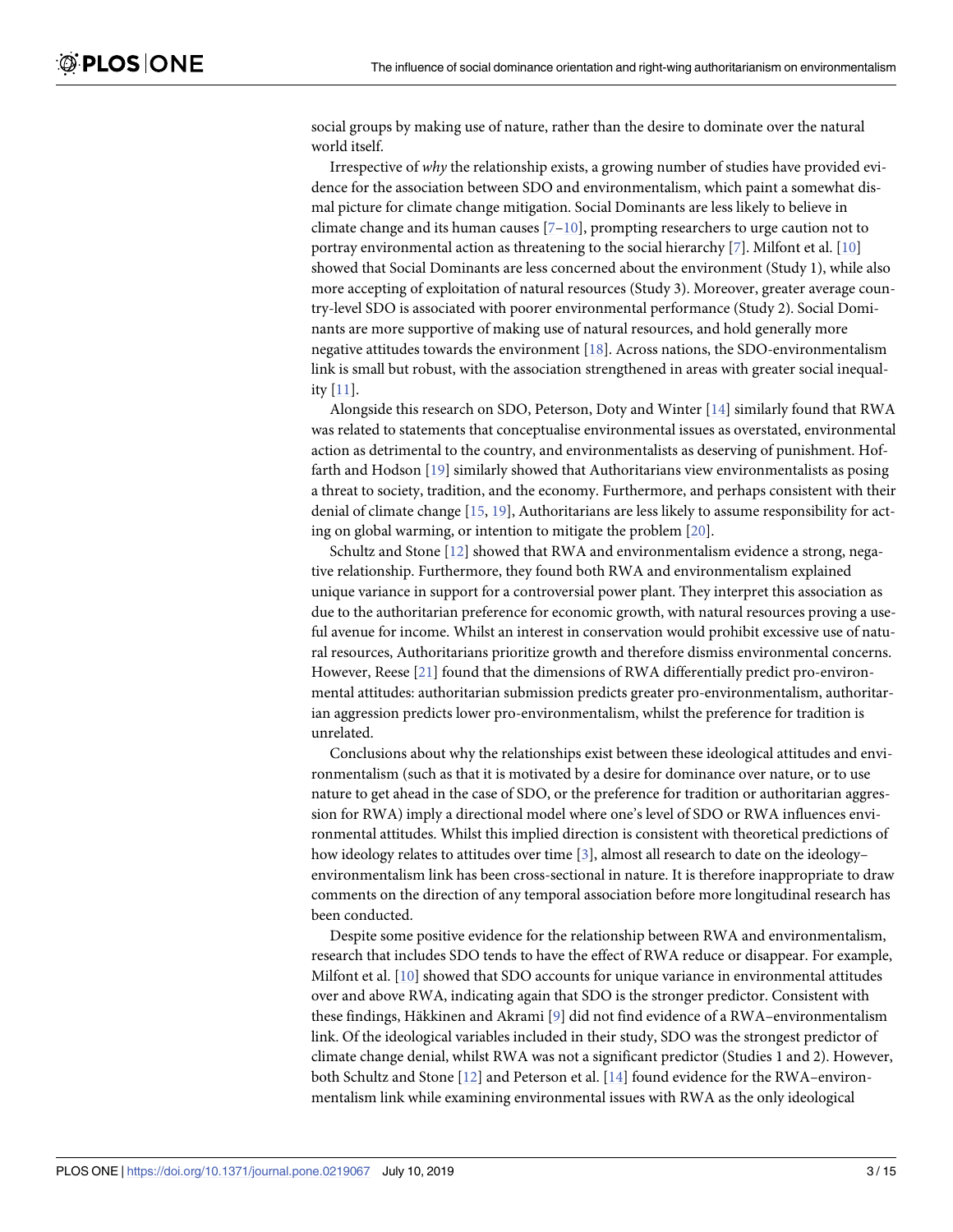<span id="page-3-0"></span>correlate. Taken together, these findings suggest that perhaps the RWA–environmentalism relationship is driven by the Authoritarian tie with SDO (the shared variance indicated by the weak correlation typically found between SDO and RWA [\[22\]](#page-13-0)).

Synthesizing research to date that relates these ideological attitudes to environmentalism, Stanley and Wilson [[23](#page-13-0)] demonstrated that SDO and RWA predict lower environmentalism both together and independently. They explored the possibility that the shared variance between SDO and RWA is driving the RWA–environmentalism link by meta-analysing regression coefficients to assess the independent contribution of each ideology in predicting environmentalism. They showed that, contrary to the pattern of results implied by limited empirical evidence presented here, each ideological attitude has a comparable unique association with environmentalism. However, they also show that the association between SDO and environmentalism is stronger among general population samples than when the same relationship is examined using student samples. This finding could explain the non-significant longitudinal path from SDO at time one to environmentalism at time two in Stanley et al.'s [\[15\]](#page-12-0) study, which relied on a student sample.

Previous research relying on cross-sectional data therefore suggests that both SDO and RWA are key variables in the ideology–environmentalism link, but that the strengths of these associations depends on the sample type. As stated earlier, Stanley et al. [[15](#page-12-0)] were the first to examine this relationship longitudinally, demonstrating that RWA predicted climate change denial most strongly over time, while SDO was not a significant predictor. As this research drew from a student sample, the results are therefore consistent with Stanley and Wilson's [\[23\]](#page-13-0) findings that SDO exhibits a weaker association with environment-relevant variables in these samples. The present study advances this research by examining the impact of SDO and RWA on environment-related attitudes in a general population sample, spanning five years.

#### **Current study**

Our study specifically examines the influence of SDO and RWA on people's willingness to change their behaviour to protect the environment in a New Zealand general population sample. We examine how these ideological variables predict environmentalism across five time points, expecting to find firstly that each variable evidences strong stability over time. This would be consistent with Stanley et al.'s [\[15\]](#page-12-0) finding, where both ideological and environmental attitudes remain largely unchanged over time. We also expect the longitudinal association with environmentalism to be consistent with the majority of cross-sectional literature drawing from general population samples, and therefore show SDO to be a stronger predictor than RWA.

Previous studies linking these ideologies to lower environmentalism imply that individuals relatively high in SDO and RWA have more negative environmental attitudes *because* of these ideologies, hence suggesting a temporal relationship that might flow from ideology to environmentalism, which fits with theoretical models of how SDO and RWA relate to attitudes [[24](#page-13-0)]. However, there is limited empirical evidence to suggest that environmentalism also predicts changes in SDO over time [[15](#page-12-0), [25](#page-13-0)]. This would mean that environmentalism drives ideology, which is somewhat consistent with literature showing that attitudes can be drivers of ideas [\[26\]](#page-13-0), but inconsistent with Duckitt et al.'s [[24](#page-13-0)] model, which implies a causal flow from ideology to attitudes. Drawing from both theory and this past research, we may find that environmentalism also predicts changes in ideology.

Duckitt [\[3\]](#page-12-0) shows relatively strong cross-sectional associations between SDO and RWA in New Zealand, while in other contexts the relationship tends to be weaker or non-significant. He posits the strong SDO-RWA association might be due to the highly polarized nature of the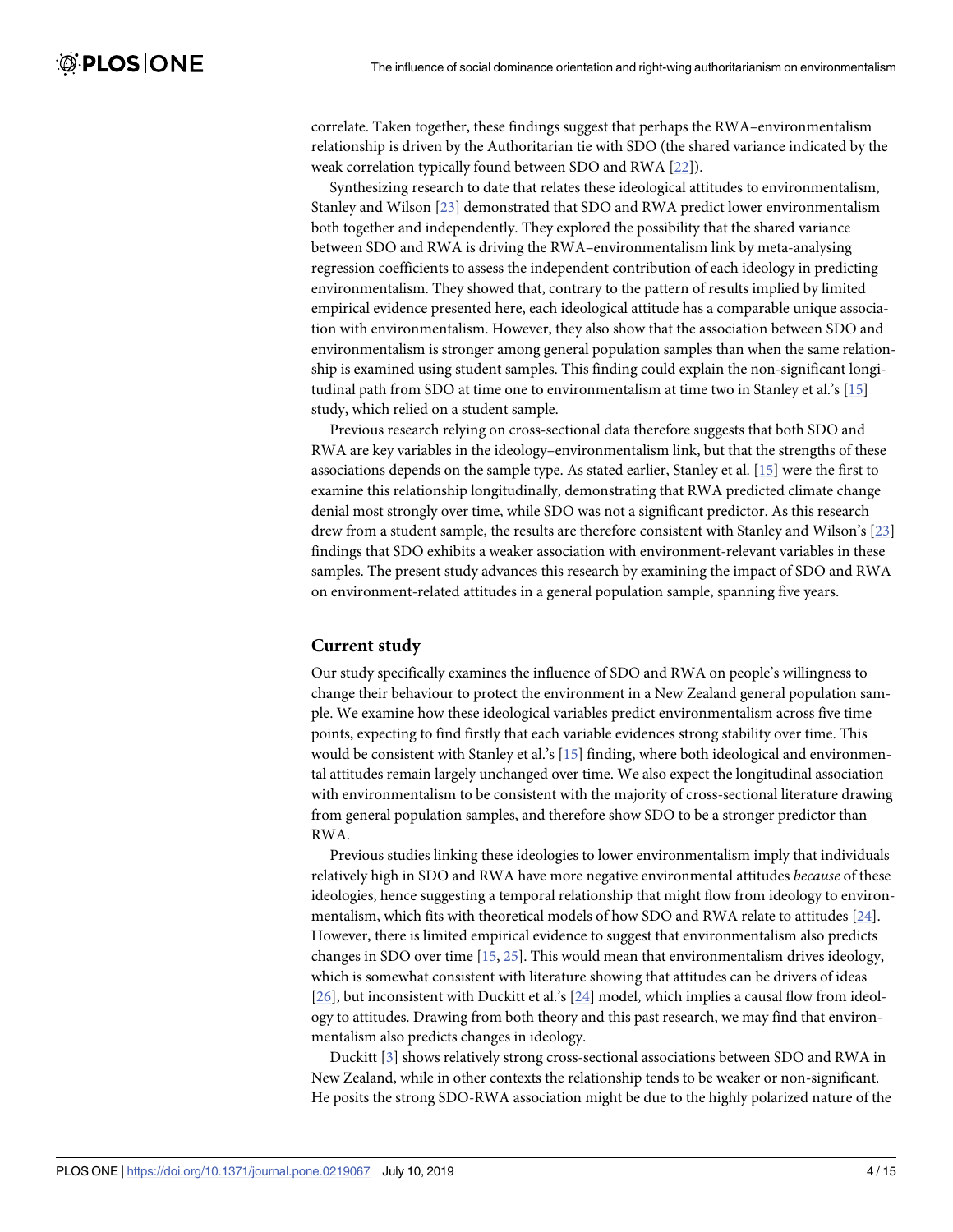<span id="page-4-0"></span>political system in New Zealand. Duckitt suggests that RWA and SDO exhibit positive bidirectional associations over time, as cognitive consistency pushes endorsers of each to increase endorsement of the other ideology. Therefore, on the association between SDO and RWA over time, we expect reciprocal cross-time effects.

## **Method**

#### **Participants and procedure**

We used data from the New Zealand Attitudes and Values Study (NZAVS) [\[27\]](#page-13-0), a nationally representative, longitudinal study of personality, social attitudes, and health outcomes. The present study uses data from individuals who participated in the first five years of the NZAVS (from 2009 to 2013). Of the 22,966 participants included in this study, the average age was 43 years at Time 1 (2009; *M* = 43.07, *SD* = 14.67) and 62% were female. Furthermore, 76% of participants were born in New Zealand and the majority (86%) identified as Pākehā (New Zealand European). The University of Auckland Human Participants Ethics Committee approved all procedures, and participants gave informed written consent. Full details about the sample, including the procedure, retention, and demographics of participants, are available on the NZAVS website.

#### **Measures**

The measures used in this study are included in S1 [File](#page-11-0).

*Social dominance orientation* was assessed using six items from Sidanius and Pratto's [\[1\]](#page-12-0)  $SDO<sub>6</sub>$  scale. Three items favoured dominance, such as "To get ahead in life, it is sometimes okay to step on other groups", and three favoured equality, such as "We should have increased social equality". Participants rated the extent to which they agreed with each item on 7-point Likert scales, from 1 (strongly disagree) to 7 (strongly agree).

*Right-wing authoritarianism* was assessed with six items from Altemeyer's [\[28\]](#page-13-0) RWA scale. These included items such as "Our country will be destroyed someday if we do not smash the perversions eating away at our moral fibre and traditional beliefs". The item "Some of the best people in our country are those who are challenging our government, criticizing religion, and ignoring the "normal way" things are supposed to be done", was not assessed at time two, but included in all other time points. Again, responses were on a scale from 1 (strongly disagree) to 7 (strongly agree).

*Environmentalism* was measured as individual's willingness to make sacrifices for the environment. These items were modelled from Liu and Sibley's [[29](#page-13-0)] two items on sacrifice intentions, "Are you willing to change your daily routine in order to protect the environment?" and "Are you willing to make sacrifices to your standard of living (e.g., accept higher prices, drive less, conserve energy) in order to protect the environment?". Participants responded on a scale from 1 (definitely no) to 7 (definitely yes), with a midpoint of 4 (maybe).

#### **Data analysis**

We used a cross-lagged structural equation model to infer causal associations between SDO, RWA and willingness to sacrifice for the environment. The model thus included three latent variables across five measurement points, where each variable within a time point was set to predict each variable in the subsequent time point. The autoregressive cross-lagged panel model allows examination of reciprocal influences among the three variables and was conducted in Mplus (version 7.3 [[30](#page-13-0)]). A copy of the Mplus syntax used will be available on the NZAVS website upon acceptance of the manuscript. We used full information maximum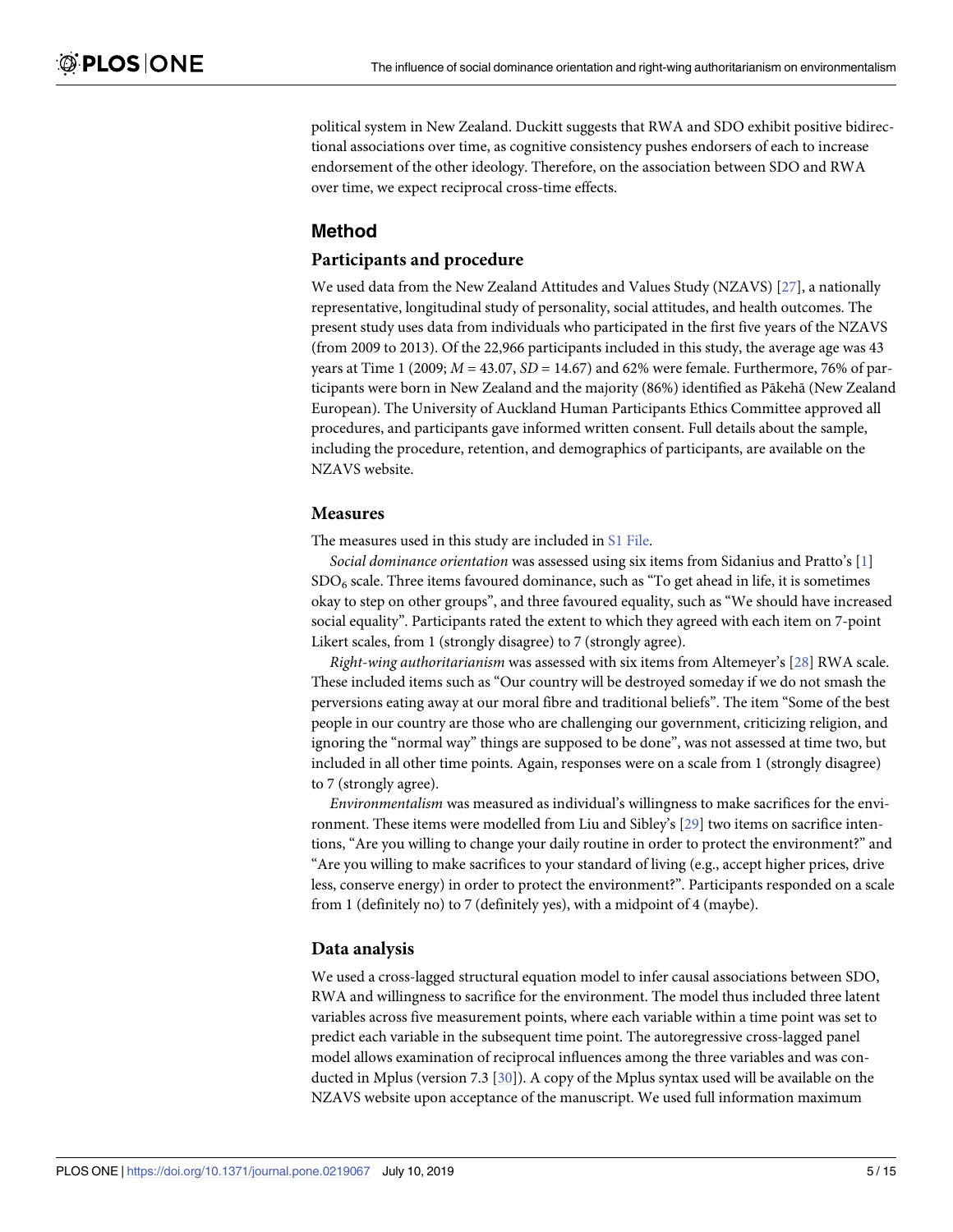<span id="page-5-0"></span>likelihood (FIML) to impute missing data, as this has been shown to outperforms other approaches [[31](#page-13-0)].

We tested the reciprocal influences between the constructs with a stationary cross-lagged model where all parameters are set as time-invariant. We started by constraining the factor loadings of our latent variables to equality so that, for each factor, the individual items that make up the factor were set to be equal across time points. For example, item 1 in the SDO scale was set to equality across all five time points, as was item 2, and so on for SDO and the other variables to ensure factor loadings were invariant across measurement points. Next, we constrained the means (intercepts) of the factors to equality. Put concretely, this made the latent means of the three constructs invariance from Time 1 to Time 5. We also constrained to equality the residual variance for the same item over time, so for example item 1 in the SDO scale had equal residual variance across all time points. Finally, we constrained the crosslagged associations between the constructs to be the same in each measurement point. We imposed this stationary cross-lagged model because we were more interested in the overall and comparative effects of SDO and RWA on changes in environmentalism, and not on whether these effects change during the interval measured.

We present unstandardized parameters, which are invariant over time due to the constraints placed on the model. Because the standardized estimates are useful for comparing strengths of paths, we also include a range of beta weights alongside the unstandardized parameters. Due to the large sample size of this dataset, we adopted a conservative *p*-value threshold of  $p < .01$  to indicate significance of findings (see also [[32](#page-13-0)]).

#### **Results**

[Table](#page-6-0) 1 presents the descriptive statistics and correlations between our variables across all time points. Reliabilities for SDO and RWA were poorer than is typically the case when the full scales are used, but are consistent with expectations based on previous research using short measures [[33](#page-13-0)]. Of note here is that the zero-order correlation between SDO and environmentalism was stronger than the correlation for RWA, as indicated by the non-overlapping confidence interval. Nonetheless, both ideological variables are negatively related to willingness to make sacrifices for the environment.

Overall, model fit for the latent stationary cross-lagged model was poorer for those indices affected by model complexity ( $\chi^2(2279)$  = 36519.58,  $p < .001$ , CFI = .86), though given that our sample size was so large, it is very unlikely to obtain a non-significant chi-square. Those indicators less influenced by complexity pointed to good fit (RMSEA = .03, 90% CI [.025, .026], SRMR = .07), therefore the model was deemed acceptable.

#### **Stability over time: Autoregressive paths**

As shown in Figs [1](#page-7-0) and [2](#page-7-0), across all time points, the autoregressive path for willingness to sacrifice was strong (B = .83, SD = .01, *p <* .001, 95% CI [.82, .84]; β's range from .83-.87), indicating that an individuals' level of willingness to make sacrifices for the environment is relatively stable over time. Consistent with our prediction that ideological variables remain largely unchanged over time, the autoregressive paths for both SDO ( $B = .79$ ,  $SD = .01$ ,  $p < .001$ , 95% CI [.78, .80]; β's range from .78-.83) and RWA (B = .95, SD = .003,  $p < .001$ , 95% CI [.94, .96]; β's range from .97-.98) were similarly stable over time.

#### **Ideology predicting environmentalism over time: Cross-lagged paths**

The findings from our cross-lagged paths provide support for past research that has indicated SDO to be an important predictor of environment-related attitudes. Indeed, SDO was a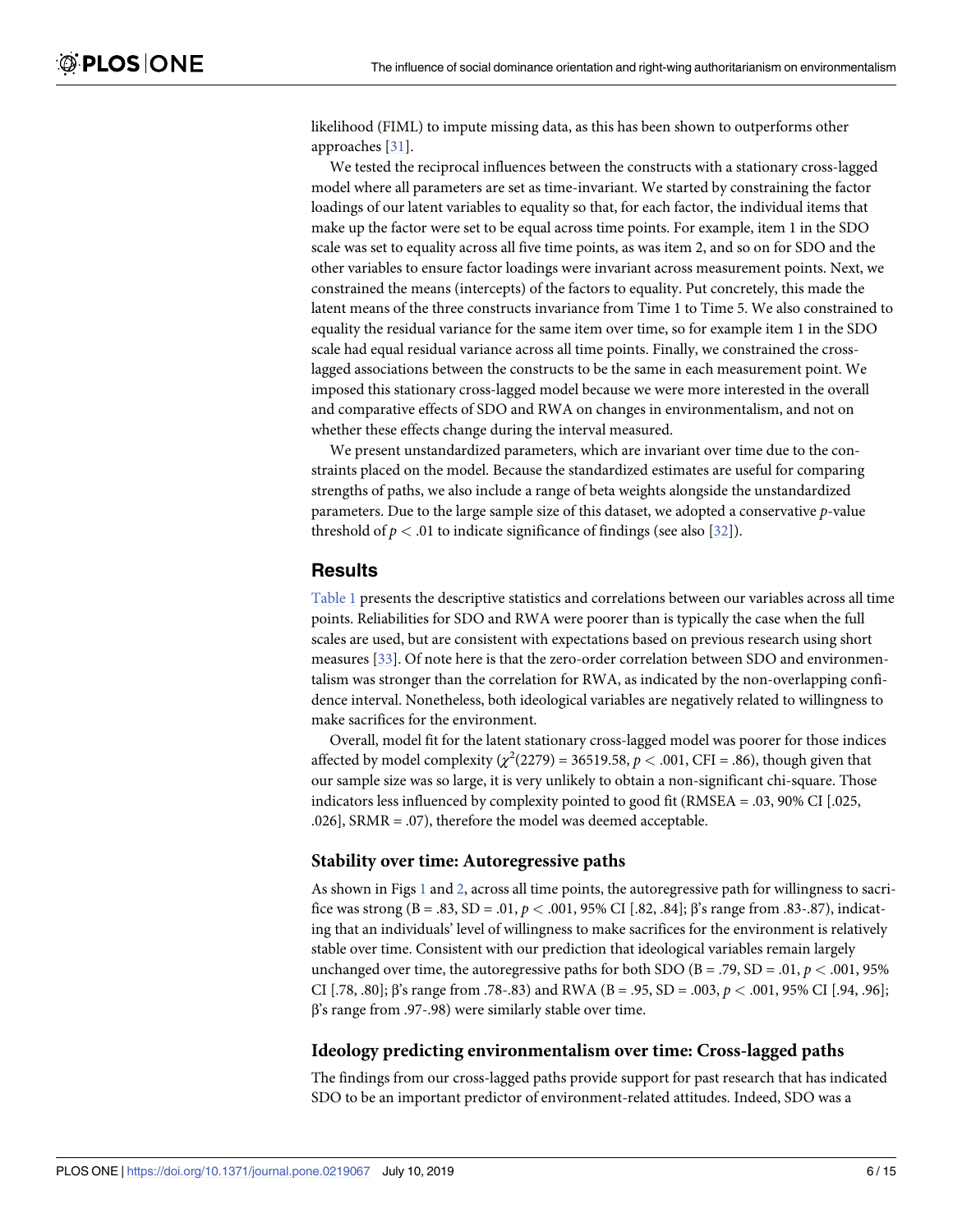|                   |              | Table 1. Descriptive statistics and correlations between variables across all time points.                                             |                                  |                           |                               |                                         |                                                                                                                                                                                                   |                              |                                               |                         |                         |                                                                 |                         |                                                        |                         |                      |
|-------------------|--------------|----------------------------------------------------------------------------------------------------------------------------------------|----------------------------------|---------------------------|-------------------------------|-----------------------------------------|---------------------------------------------------------------------------------------------------------------------------------------------------------------------------------------------------|------------------------------|-----------------------------------------------|-------------------------|-------------------------|-----------------------------------------------------------------|-------------------------|--------------------------------------------------------|-------------------------|----------------------|
|                   |              |                                                                                                                                        | TIME                             |                           |                               | TIME <sub>2</sub>                       |                                                                                                                                                                                                   |                              | TIME <sub>3</sub>                             |                         |                         | TIME <sub>4</sub>                                               |                         |                                                        | ю<br>TIME               |                      |
|                   |              | OCIS                                                                                                                                   | <b>RWA</b>                       | WILL                      | <b>OGS</b>                    | <b>RWA</b>                              | WILL                                                                                                                                                                                              | <b>OCR</b>                   | <b>RWA</b>                                    | niim                    | <b>OGS</b>              | <b>RWA</b>                                                      | NIILL                   | <b>OCIS</b>                                            | <b>RWA</b>              | WILL                 |
| TIME <sub>1</sub> | OCIS         |                                                                                                                                        |                                  |                           |                               |                                         |                                                                                                                                                                                                   |                              |                                               |                         |                         |                                                                 |                         |                                                        |                         |                      |
|                   | <b>RWA</b>   | [.16, .24]<br>20                                                                                                                       |                                  |                           |                               |                                         |                                                                                                                                                                                                   |                              |                                               |                         |                         |                                                                 |                         |                                                        |                         |                      |
|                   | <b>WILL</b>  | $[-.32, -.23]$<br>$-28$                                                                                                                | $[-.16, -.07]$<br>$\overline{z}$ | J.                        |                               |                                         |                                                                                                                                                                                                   |                              |                                               |                         |                         |                                                                 |                         |                                                        |                         |                      |
| TIME <sub>2</sub> | OCIS         | [.65, .70]<br>68                                                                                                                       | [.16, .25]<br>$\overline{21}$    | $[-.28, -.20]$<br>$-24$   |                               |                                         |                                                                                                                                                                                                   |                              |                                               |                         |                         |                                                                 |                         |                                                        |                         |                      |
|                   | <b>RWA</b>   | [.15, .22]<br>.19                                                                                                                      | [.77, .81]<br>.79                | $[-.12, -.03]$<br>$-0.08$ | .26]<br>22<br>[.18,           | $\mathbf{I}$                            |                                                                                                                                                                                                   |                              |                                               |                         |                         |                                                                 |                         |                                                        |                         |                      |
|                   | <b>WILL</b>  |                                                                                                                                        | $-0.08$                          | $\ddot{\circ}$            | 25                            | $-0.5$                                  |                                                                                                                                                                                                   |                              |                                               |                         |                         |                                                                 |                         |                                                        |                         |                      |
|                   |              | $[-.28, -.19]$                                                                                                                         | $[-.13, -.03]$                   | [.59, .66]                | $, -20]$<br>$[-.29,$          | $[-.10, -.04]$                          |                                                                                                                                                                                                   |                              |                                               |                         |                         |                                                                 |                         |                                                        |                         |                      |
| TIME <sub>3</sub> | OCIS         | $[-62, .68]$<br>65                                                                                                                     | [.17, .26]                       | $[-.26, -.17]$<br>$-21$   | [.66, .71]<br>$69$ .          | [.16, .24]<br>20                        | $[-.27, -.17]$<br>$-22$                                                                                                                                                                           | $\mathbf{r}$                 |                                               |                         |                         |                                                                 |                         |                                                        |                         |                      |
|                   | <b>RWA</b>   | [.16, .24]<br>20                                                                                                                       | $[-78, .81]$                     | $[-.16, -.08]$<br>$-12$   | .27<br>.23<br>[.19,           | $\left[ .78, .81 \right]$<br>$\ddot{5}$ | $[-.13, -.04]$<br>$-0.8$                                                                                                                                                                          | [.21, .29]<br>25             |                                               |                         |                         |                                                                 |                         |                                                        |                         |                      |
|                   | WILL         | $-25$                                                                                                                                  | Ę                                | $\overline{62}$           | $-23$                         | $-0.08$                                 | 59.                                                                                                                                                                                               | $-24$                        | $\overline{z}$                                |                         |                         |                                                                 |                         |                                                        |                         |                      |
|                   |              | $[-.30, -.21]$                                                                                                                         | $[-.15, -.07]$                   | [.59, .65]                | $, -19]$<br>$[-.28,$          | $[-.12, -03]$                           | $[-63, .69]$                                                                                                                                                                                      | $[-.29, -.20]$               | $[-.16, -.07]$                                |                         |                         |                                                                 |                         |                                                        |                         |                      |
| TIME 4            | <b>OCIS</b>  | $[-59, .66]$<br>63                                                                                                                     | [.17, .26]<br>$\overline{c}$     | $[-.30, -.21]$<br>$-26$   | [.66, .71]<br>68              | [.17, .25]<br>$\overline{.21}$          | $[-.29, -.20]$<br>$-24$                                                                                                                                                                           | [.65, .70]<br>.68            | [.19, .28]<br>.23                             | $[-.30, -.21]$<br>$-26$ |                         |                                                                 |                         |                                                        |                         |                      |
|                   | <b>RWA</b>   | [.15, .24]<br>20                                                                                                                       | $\left[ .77, .81 \right]$        | $[-.17, -08]$<br>$-13$    | [.18, .26]<br>22              | $\left[ .77, .80 \right]$<br>79         | $[-.14, -.04]$<br>$-0.9$                                                                                                                                                                          | [.18, .27]<br>23             | [.79, .82]<br>$\overline{\phantom{0}}$        | $[-.16, -.07]$<br>$-12$ | [.22, .30]<br>26        |                                                                 |                         |                                                        |                         |                      |
|                   | WILL         | $-26$                                                                                                                                  | $-10$                            | 60.                       | 24                            | $-0.7$                                  | 63                                                                                                                                                                                                | $-27$                        | $-13$                                         | 59.                     | $-27$                   | $-12$                                                           |                         |                                                        |                         |                      |
|                   |              | $[-.30, -.21]$                                                                                                                         | $[-.14, -.05]$                   | [.57, .63]                | $[-.28, -.20]$                | $[-.12, -.03]$                          | [.60, .67]                                                                                                                                                                                        | $[-.31, -.22]$               | $[-.17, -08]$                                 | $[.64, .70]$            | $[-.31, -.23]$          | $[-.17, -.08]$                                                  |                         |                                                        |                         |                      |
| TIME 5            | OCIS         | $-.54, .61]$<br>58                                                                                                                     | [.13, .22]<br>$\overline{.18}$   | $[-32, -24]$<br>$-28$     | [.57, .63]<br>60              | [.12, .20]<br>16                        | $[-.30, -.21]$<br>$-26$                                                                                                                                                                           | [.61, .67]<br>\$9.           | [.15, .23]<br>$\overline{.}$                  | $[-.32, -.23]$<br>$-28$ | $[-63, 68]$<br>.66      | [.17, .25]                                                      | $[-.35, -.26]$<br>$-31$ |                                                        |                         |                      |
|                   | <b>RWA</b>   | [.14, .23]<br>$\frac{18}{1}$                                                                                                           | [.75, .79]<br>77                 | $[-16, -07]$<br>$-12$     | [.16, .25]<br>$\overline{21}$ | [.75, .78]<br>.76                       | $[-.14, -.05]$<br>$60 -$                                                                                                                                                                          | [.17, .25]<br>$-21$          | $\left[ .78, .81 \right]$<br>$\overline{.79}$ | $[-.17, -.08]$<br>$-12$ | [.20, .28]<br>.24       | [.79, .82]<br>$\overline{3}$                                    | $[-.20, -.11]$<br>$-15$ | [.14, .23]<br>$\ddot{5}$                               | ï                       |                      |
|                   | <b>WILL</b>  | $[-.29, -.21]$<br>$-25$                                                                                                                | $[-.15, -.06]$                   | [.52, .60]<br>.56         | $[-.28, -.19]$<br>$-23$       | $[-.13, -.03]$<br>$-0.08$               | $[-56, .63]$<br>60                                                                                                                                                                                | $[-.28, -.19]$<br>$-24$      | $[-.15, -.06]$<br>Ę                           | [.62, .68]<br>-65       | $[-.29, -.21]$<br>$-25$ | $[-.18, -.09]$<br>$-13$                                         | [.64, .69]<br>-67       | $[-.34, -.26]$<br>$-30$                                | $[-.17, -.08]$<br>$-12$ |                      |
|                   | $\mathtt{c}$ | $[-68, 70]$<br>69.                                                                                                                     | [.69, .71]                       | [.75, .77]<br>.76         | [.69, .72]<br>$\overline{C}$  | $[-64, 68]$<br>99.                      | [.75, .78]<br>$\overline{7}$                                                                                                                                                                      | [.74, .76]<br>.75            | [.71, .74]<br>.73                             | [.80, .82]<br>¤         | [.72, .73]<br>73        | [.70, .72]                                                      | $[-78, .80]$<br>.79     | [.68, .69]<br>$\ddot{\text{o}}$                        | [.69, .70]<br>69.       | [.77, .78]<br>.78    |
|                   | Mean         | [2.50, 2.58]<br>2.54                                                                                                                   | [3.42, 3.53]<br>3.47             | [4.88, 4.99]<br>4.93      | [2.45, 2.53]<br>49<br>$\sim$  | [3.31, 3.41]<br>3.36                    | [5.21, 5.31]<br>5.26                                                                                                                                                                              | [2.42, 2.50]<br>2.46         | [3.40, 3.50]<br>3.45                          | [5.06, 5.16]<br>5.11    | [2.40, 2.48]<br>2.44    | [3.35, 3.45]<br>3.40                                            | [5.08, 5.19]<br>5.14    | [2.35, 2.42]<br>2.38                                   | [3.39, 3.48]<br>3.43    | [5.13, 5.24]<br>5.19 |
|                   | GS           | [.92, .97]<br>95                                                                                                                       | [1.13, 1.19]<br>1.16             | [1.33, 1.41]<br>1.37      | $[.88, .93]$<br>$\ddot{6}$    | 1.17                                    | $\begin{bmatrix} 1.13, 1.20 \end{bmatrix}$ [1.15, 1.23]<br>1.19                                                                                                                                   | [.87, .93]<br>$\overline{6}$ | [1.08, 1.14]<br>$\overline{111}$              | [1.21, 1.30]<br>1.26    | [.86, .91]<br>89        | $\begin{bmatrix} 1.07, 1.13 \end{bmatrix}$ [1.19, 1.28]<br>1.10 | 1.24                    | $\left[ .81, .86\right]$<br>$\overline{\mathcal{S}}_4$ | [1.06, 1.13]<br>1.10    | [1.23, 1.32]<br>1.27 |
|                   |              | intervals based on 1000 iterations. These values are based on participants who completed all items at all time points only (N = 2041). |                                  |                           |                               |                                         | Note. $\rm SDO$ = social dominance orientation, RWA = right-wing authoritarianism, WILL = willingness to make sacrifices for the environment. Numbers in square brackets represent 95% confidence |                              |                                               |                         |                         |                                                                 |                         |                                                        |                         |                      |

<span id="page-6-0"></span>**OPLOS ONE** 

<https://doi.org/10.1371/journal.pone.0219067.t001>

https://doi.org/10.1371/journal.pone.0219067.t001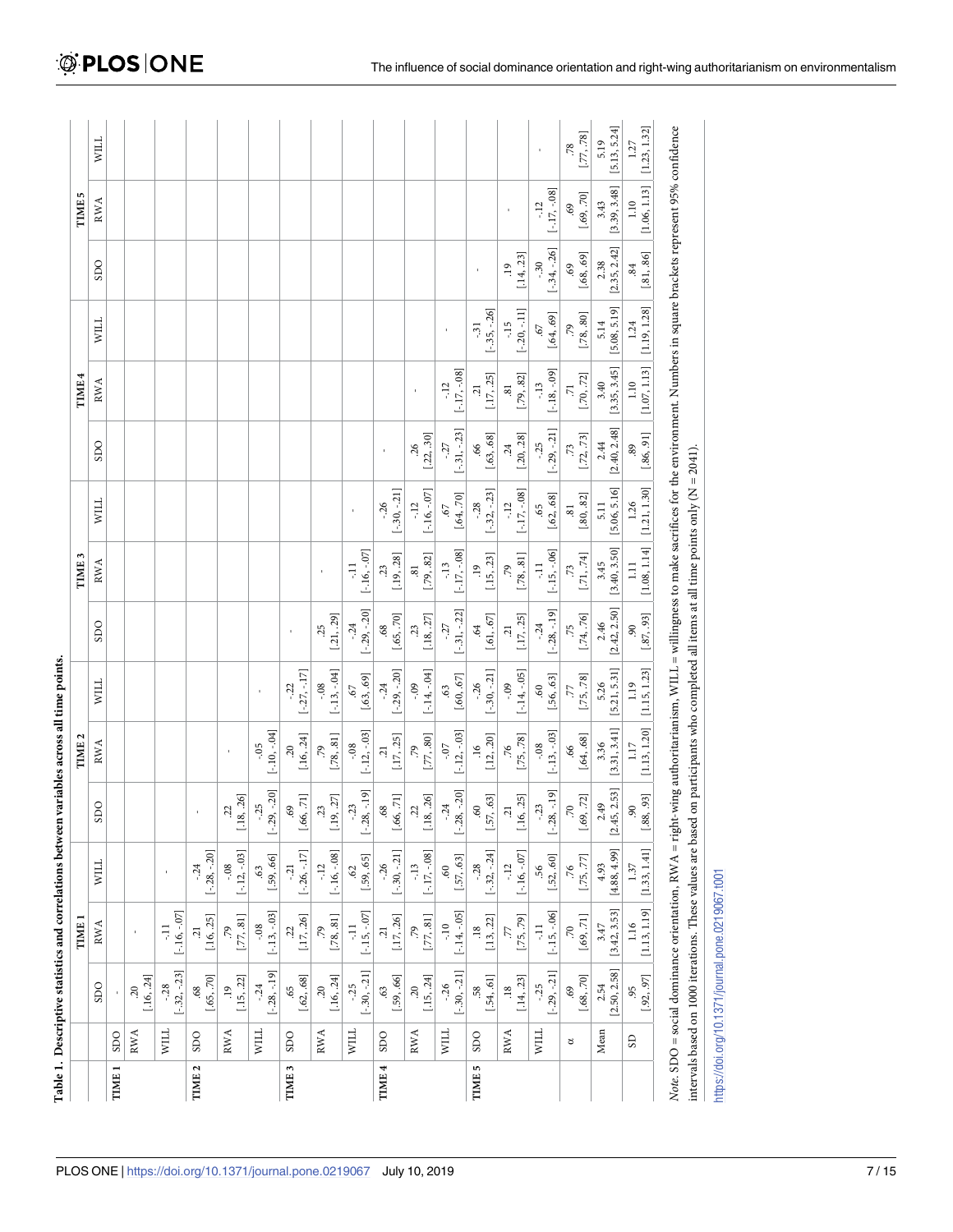<span id="page-7-0"></span>

[Fig](#page-5-0) 1. Unstandardized parameters assessing the association between SDO, RWA, and willingness to sacrifice for the environment (WILL). All meet our accepted threshold for significance of *p <* .01 unless otherwise noted.

<https://doi.org/10.1371/journal.pone.0219067.g001>

stronger predictor of change in environmental sacrifice (B = -.11, SD = .01, *p <* .001, 95% CI [-.13, -.09]; all β's -.05) than RWA (B = -.02, SD = .01,  $p = .001$ , 95% CI [-.03, -.01]; all β's -.01). Due to the nature of the analysis and the constraints placed on the model, the traditional Wald test to confirm that SDO is a statistically stronger predictor than RWA is not possible. Instead,



[Fig](#page-5-0) 2. Standardized parameters assessing the association between SDO, RWA, and willingness to sacrifice for the environment (WILL). All meet our accepted threshold for significance of  $p < 01$  unless otherwise noted.

<https://doi.org/10.1371/journal.pone.0219067.g002>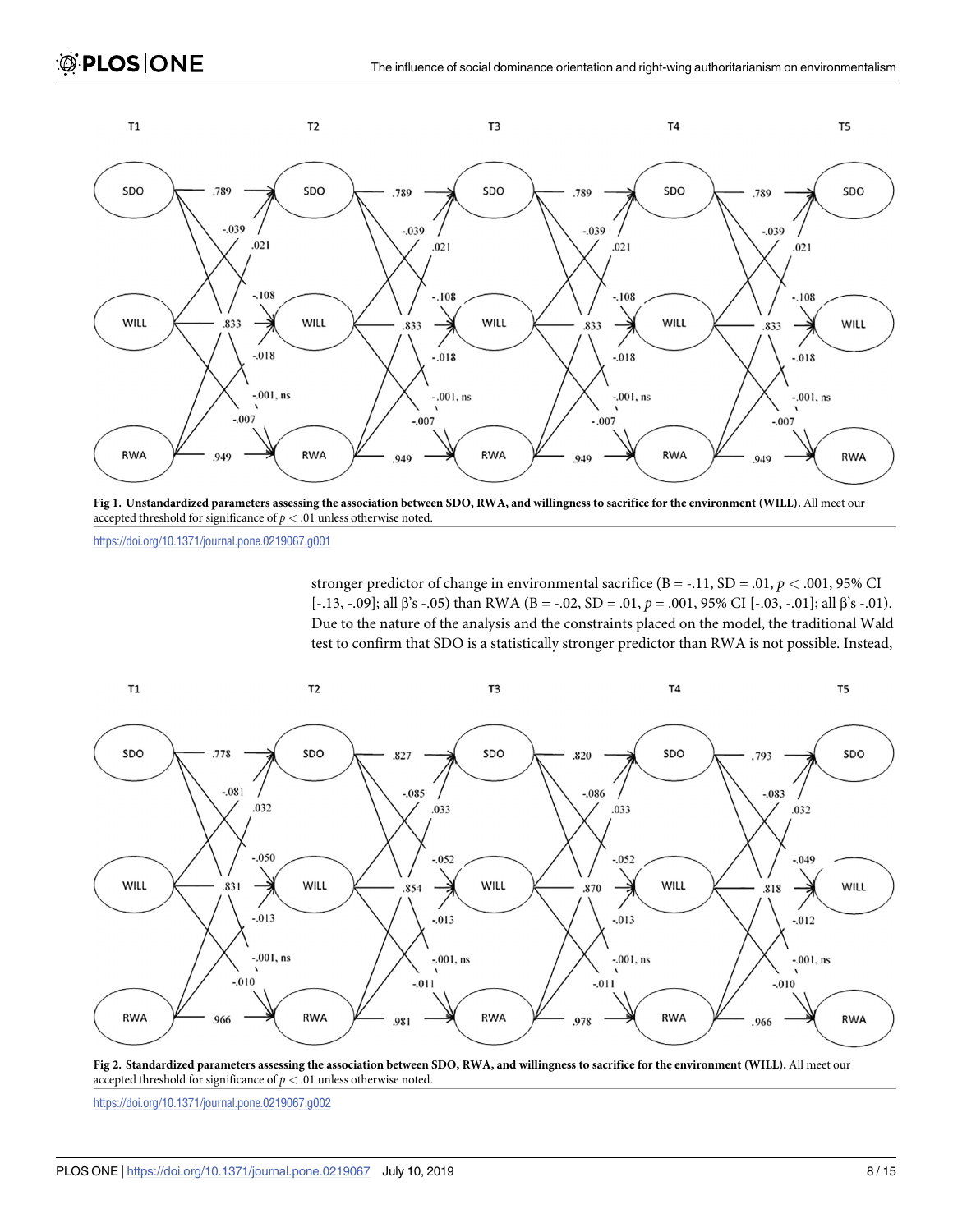we imposed similar constraints on the model as in the Wald test: we constrained the paths to equality from SDO to environmentalism and from RWA to environmentalism. We then compared the fit of this model that assumes no difference in the predictive ability of these variables to our main model, where the paths are not constrained to equality. We found that our original model provides significantly better fit to the data  $\Delta \chi^2(1) = 51.86$ ,  $p < .001$ . Comparing the strengths of the standardized paths, we conclude that SDO is a statistically stronger predictor of change in willingness to sacrifice for the environment than RWA in our sample.

The lagged effect of willingness to sacrifice on both SDO and RWA were statistically significant and negative (B = -.04, SD = .002, *p <* .001, 95% CI [-.04, -.03]; β's between -.08 and -.09 and B = -.01, SD = .002, *p* = .002, 95% CI [-.01, -.003]; all β's -.01, respectively). These results indicate a bidirectional association between ideology and environmentalism over time: SDO and RWA predict change in willingness to sacrifice for the environment, and vice versa. However, while the association between SDO and environmentalism was bidirectional, the lagged effect of environmentalism on SDO was stronger than the reverse  $(\Delta \chi^2(1) = 40.76, p < .001)$ , whilst there was no difference between the strength of the effect of RWA on environmentalism and vice versa ( $\Delta \chi^2(1) = 2.58$ ,  $p = .108$ ). These analyses help us disentangle the directionality of the relationships, and suggest that, contrary to our hypothesis, environmental attitudes have a stronger influence on SDO over time than the reverse.

Finally, we examined the bidirectional association between SDO and RWA. Whilst the lagged effect of RWA on SDO was statistically significant (B = .02, SD = .003, *p <* .001, 95% CI [.02, .03]; all β's .03), SDO did not predict change in RWA (B = -.001, SD = .01, *p* = .844, 95% CI [-.01, .01]; β's -.001).

## **Discussion**

We assessed how SDO, RWA, and environmentalism are related over time in a general population sample. Consistent with our predictions and the majority of cross-sectional research, across five years SDO was the stronger ideological predictor of environmentalism, while RWA exhibited a weaker cross-time association. However, environmentalism also significantly related to changes in ideology over time, and while there was no difference in the strength of the path from RWA to environmentalism and the reverse, contrary to our hypothesis, we found that *environmentalism* is more strongly related to changes in SDO than the reverse. These results suggest that there is a more likely potential causal pathway from environmentalism to ideological attitudes than the opposite direction. We elaborate on each main finding in the next sections.

#### **Environmental attitudes predict ideological attitudes over time**

We show that environmentalism predicts ideology over time. This replicates earlier findings by Stanley et al., [\[25\]](#page-13-0) who showed that the two dimensions of SDO, anti-egalitarianism and dominance, differentially predicted environmentalism cross-sectionally, while longitudinally it is *environmental attitudes* that predict the components of SDO over time (and not vice versa). This led to the conclusion that we ought to be agnostic about whether ideology precedes environmental attitudes, or the other way around, as further research was needed (see Stanley et al. for a full discussion).

While there is little research on the temporal order and inter-relationships of SDO, RWA and environmentalism specifically, in the sphere of intergroup relations Duckitt's [\[3](#page-12-0)] dual-process model predicts a pathway where ultimately SDO and RWA are causes of prejudiced attitudes. Our study contributes to the literature by demonstrating that *both* directions are significant, and hence that ideological attitudes and environmental attitudes act on each other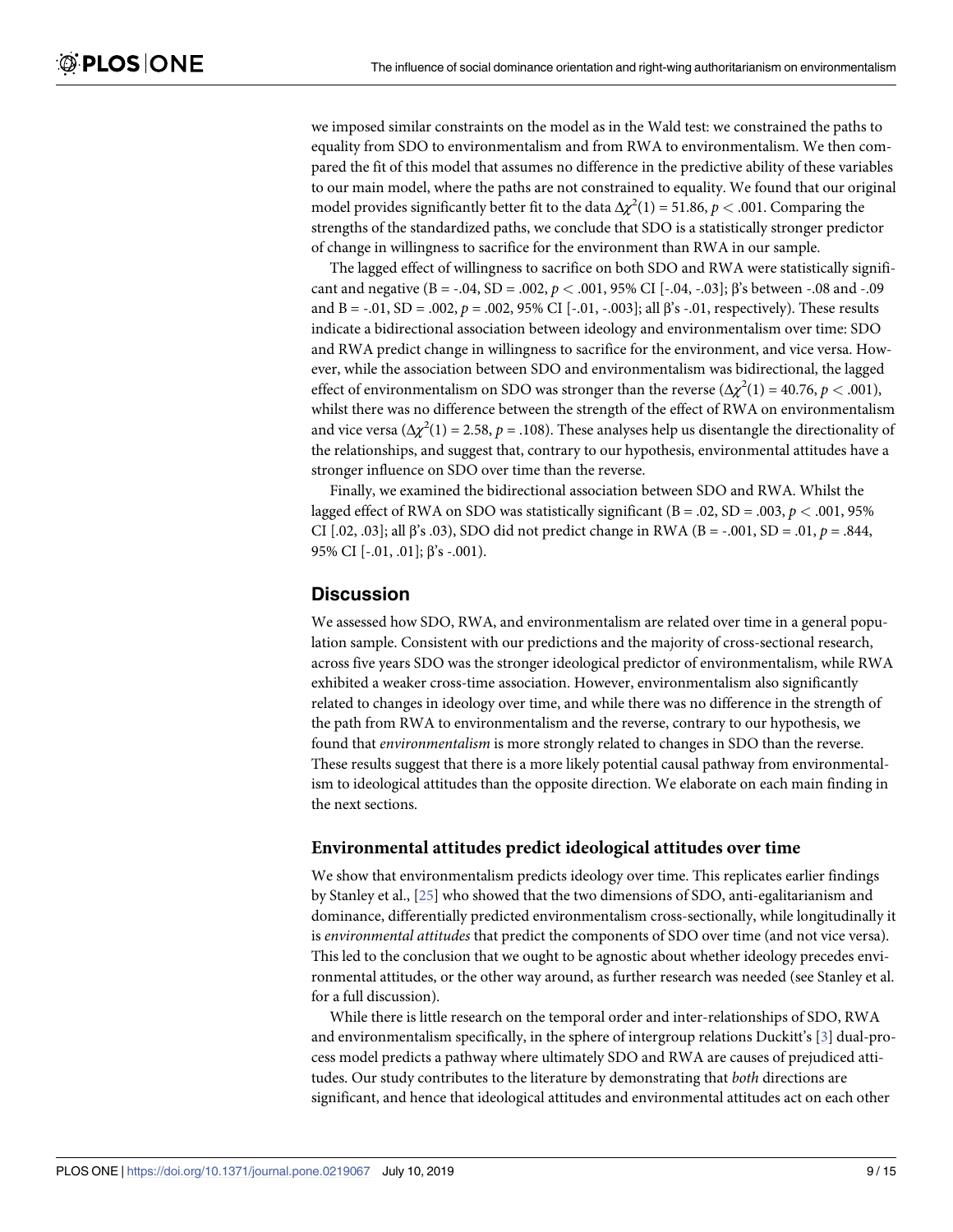<span id="page-9-0"></span>over time, though interestingly, environmentalism acts on SDO more strongly than the reverse.

The refusal to make personal sacrifices for the environment might lead individuals towards preferring an unequal society. Inaction on climate change means accepting its consequences and allowing these to fall to low status groups. While climate change is arguably the biggest environmental problem of our time, people tend to view themselves and those close to them as less vulnerable to its effects. This is because people are inclined to view climate change as psychologically distant, with themselves and people like themselves more immune to the effects, which are imagined as instead affecting distant social groups, locations, generations, or being uncertain [\[34–35](#page-13-0)].

There is some truth to these perceptions: Although humans are causing the rapid heating of the planet, the key contributors to climate change and those most vulnerable to its effects are not necessarily the same people. The IPCC [[36](#page-13-0)] note that hazards associated with climate change are likely to exacerbate stressors and consequently effect people's livelihoods, but these effects are not unilateral. Instead, the poor will be most affected, and they are also the least able to afford to adapt to the effects of climate change. Those in developing countries with low incomes are also most likely to experience negative consequences of climate change on their health. As well as those in poorer nations being most vulnerable to climate change overall, disadvantaged groups within these and other countries tend to be most at risk, thus prompting the IPCC [[36](#page-13-0)] to warn that climate change might increase social inequality.

The issue of climate change therefore fits within the wider discussion about environmental justice [\[7,](#page-12-0) [8](#page-12-0), [37–40\]](#page-13-0). Bryant [\[41\]](#page-13-0) noted that environmental racism occurs when people of colour are disproportionately exposed to environmental hazards, and receive less protection from these hazards, than more privileged groups. Pellow  $[42]$  takes this idea a step further in defining environmental inequality as more strongly tied to social hierarchy, and the burdening of low-status social groups with environmental hazards (broadly defined). Indeed, individuals in subjugated groups tend to be exposed to more hazards in their jobs, and live in areas closer to landfills, pollution, and other environmental hazards. Pellow argues that this inequality occurs when competition for resources ultimately results in dominant groups gaining disproportionate access to these resources, and low-status or minority groups having to instead face the consequences of environmental degradation.

Despite this state of affairs being unfair, some individuals prefer it this way. Specifically, individuals who endorse social dominance orientation are accepting and even *prefer* social inequality and hierarchical intergroup relations  $[1]$  $[1]$ . They believe that high-status social groups are at the top of the hierarchy because they are better than other, subjugated groups. As such, they believe they deserve to disproportionately benefit from environmental exploitation and avoid environmental hazards, while disregarding the effect this has on lower-status social groups. Indeed, Social Dominants are accepting of environmental degradation when the benefits go to high-status social groups, and when given the choice prefer to direct environmental hazards into areas occupied by members of low-status groups [[5–6](#page-12-0)].

With our findings of a temporal connection between environmentalism and SDO, this clarifies the potentially causal nature of this association by suggesting that environmental attitudes precede—and are perhaps foundational for—hierarchical attitudes. It is possible that rejecting environmental action, when doing so is likely to exacerbate problems for low status groups, evokes feelings of cognitive dissonance. These are resolved through accepting social hierarchy and inequality as legitimate and fair (i.e., holding a social dominance orientation). Therefore, individuals who tolerate the environmental inequality brought on by the current environmental crisis, by way of forgoing making personal sacrifices to mitigate the problem, are more likely to extend these attitudes to general tolerance for social inequality.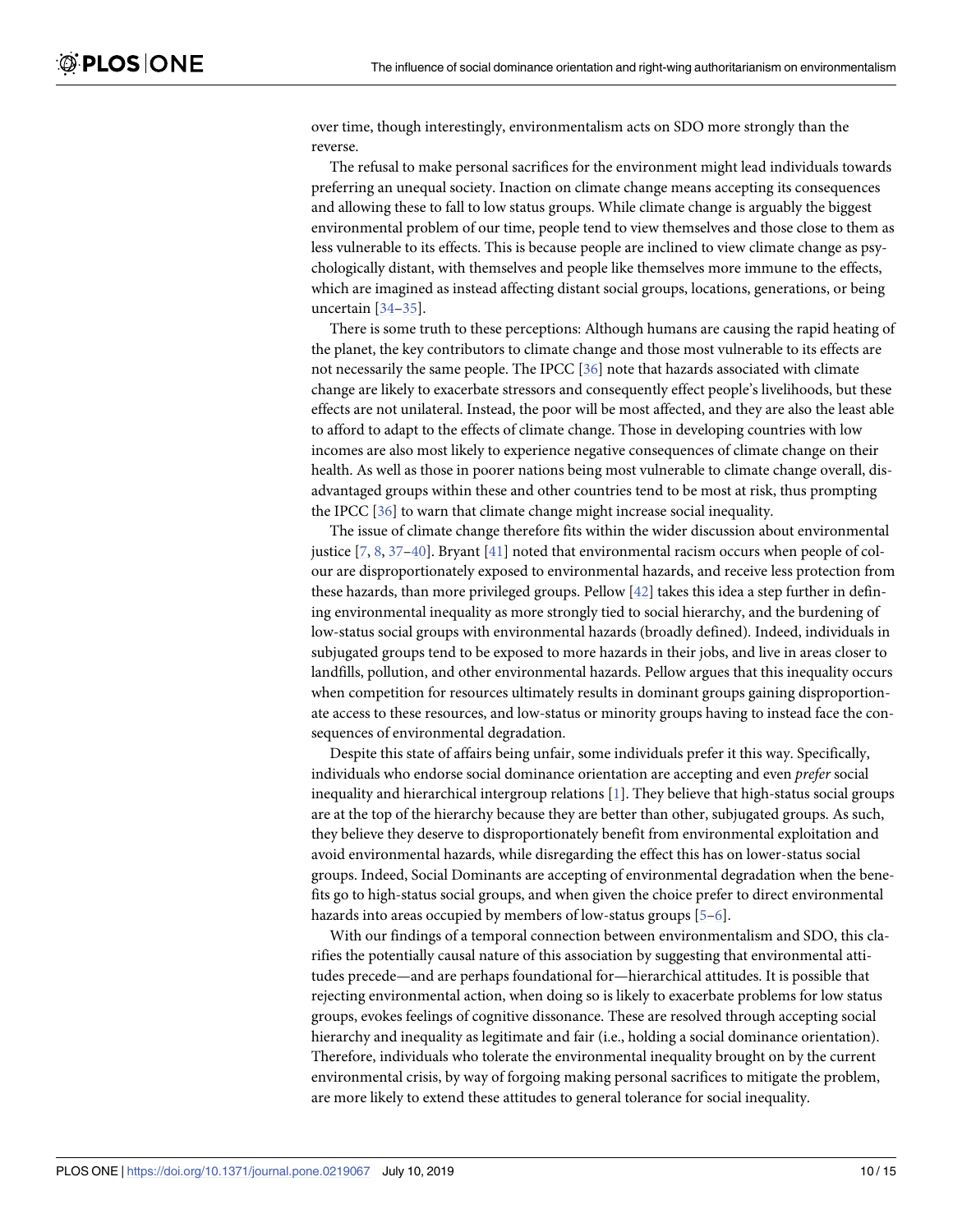<span id="page-10-0"></span>Jylhä and colleagues  $[7, 8, 40]$  $[7, 8, 40]$  $[7, 8, 40]$  $[7, 8, 40]$  $[7, 8, 40]$  $[7, 8, 40]$  $[7, 8, 40]$  advanced the idea that individuals who endorse SDO are more likely to reject the reality of climate change as they are also more tolerant of the inherent inequity in both the causes and consequences of climate change. Denial may therefore serve as a way of maintaining or enhancing the status difference between social groups [\[8](#page-12-0), [10\]](#page-12-0). Our research runs parallel to this interpretation, by suggesting that SDO may serve as a way of protecting the individual from discomfort brought about by the social consequences of inaction on climate change. Sidanius and Pratto's [[1\]](#page-12-0) theory of social dominance states that in each society, a hierarchy exists where membership in a high-status group comes with more privileges than membership in a low-status group. Those endorsing SDO are more accepting of ideologies such as racism and sexism, which act to strengthen the hierarchy, and oppose multiculturalism and feminist beliefs, which attenuate group-based dominance. Jost and Hunyady [[43](#page-14-0)] noted that inaction on intergroup inequality by low-status group members likely elicits dissonance, and this is alleviated by accepting the social system as legitimate. Gaining similar opposition from Social Dominants, environmentalism is a hierarchy-attenuating ideology: Exploitation of natural resources favours the dominant group, while the consequences fall to those at the bottom of the hierarchy. Whether directed towards other humans, animals, or humans through the use of the environment, prejudice ultimately reveals Social Dominant's motivation for power in what they perceive as a competitive world [\[3](#page-12-0), [44](#page-14-0)], or perhaps reliance on this conservative political ideology in response to the threat of change [\[45\]](#page-14-0).

An alternative explanation for this temporal association is based on the measure of environmentalism we use in this study: willingness to make sacrifices for the environment. Duckitt's [\[3](#page-12-0), [24](#page-13-0)] work suggests holding an SDO stems from the belief that individuals must compete for resources. Reluctance to reduce one's own access to resources (through making sacrifices for the environment) is consistent with a competitive worldview, hence potentially explaining why endorsement of this variable precedes changes in SDO. More research is needed to further explore the potential mechanisms underlying the association.

#### **Ideological attitudes predict environmental attitudes over time**

Our pattern of results revealed a set of bidirectional ideology-environmentalism associations. Furthermore, of the two ideological predictors included in this study, SDO is a stronger predictor of changes in environmentalism over time than RWA. This is the reverse of the pattern obtained from the first longitudinal analysis on this topic, which showed that RWA was the stronger predictor among students [[15](#page-12-0)]. However, this difference in findings is consistent with expectations based on the results of Stanley and Wilson's [[23](#page-13-0)] meta-analysis, which showed that the association with SDO is significantly weaker in student samples. It is likely that the difference in sample type therefore accounts for the differences in our results, as we used a general population sample. In this context, *both* SDO and RWA are related to environmentalism, but SDO is a significantly stronger prospective predictor than RWA.

For those in the general population, it is their beliefs about how social groups should be organized that inform their environmental attitudes to a greater degree than their attitudes about authority. However, the bidirectionality of our findings means they warrant exploration of alternative explanations for what drives the associations. For instance, the relationship between ideology and environmentalism across time could be explained by a third variable. Specifically, it is possible that something related both to ideological and environmental attitudes could drive changes in each variable independently, hence explaining the apparent causal relations. For instance, economic factors are related to intergroup attitudes, with some evidence that resource scarcity and economic recession increases intergroup conflict and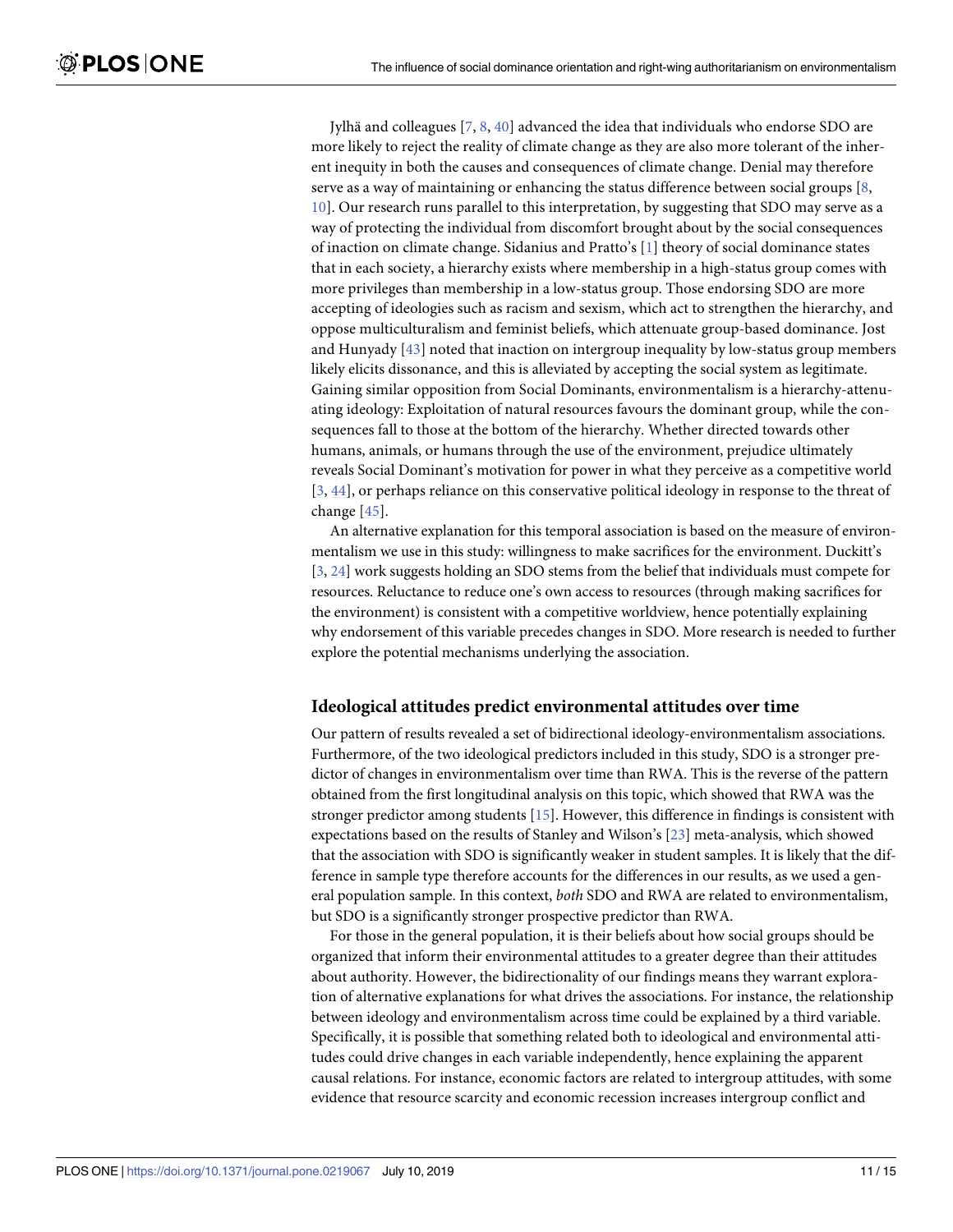<span id="page-11-0"></span>discrimination [\[46–47\]](#page-14-0). These situational factors could also reasonably motivate self-serving behaviours, such as forgoing making personal sacrifices for the environment. Future research could test these and other alternative explanations by examining whether the ideology– environmentalism link is explained by perceptions of resource scarcity or economic downturn.

Our findings also warrant caution for researchers wanting to increase pro-environmentalism: targeting endorsers of SDO with climate change communications might be futile. Specifically, if endorsement of SDO does little to influence later levels of environmentalism (at least, less than the reverse direction), it is unclear whether and how interventions might succeed in spurring high-SDOs to action. In one recent study, Zhao and colleagues [\[48\]](#page-14-0) showed that an intervention that reduced endorsement of SDO increased environmentalism. Future research ought to continue exploring the potentially causal nature of the ideology–environmentalism association. In the case of environmental action, this research also offers hope that if environmental action can be achieved and sustained, this might flow through to reducing endorsement of SDO and its correlates (e.g., prejudice [[3\]](#page-12-0)).

#### **Strengths and limitations**

Our research uses a nationally representative sample, meaning that our results are highly generalisable, at least to the New Zealand population. We have also replicated the initially surprising finding of a stronger temporal association between environmentalism and SDO [[15](#page-12-0)], which increases our confidence in this directional relationship. Despite this, there are some limitations of our study to address. As our research was survey-based, and participants' responses were restricted to Likert-type responses to question items. Although this is a sufficient way to test people's attitudes and results from the autoregressive paths indicate the scores are stable over a five-year interval, it is unclear *why* participants chose the response options that they chose. Specifically, from our results we cannot pinpoint the rationale behind why those less willing to behave pro-environmentally score higher in SDO. Future research could expand on our knowledge of the ideology–environmentalism link by using qualitative methods, such as an interview study, that probes the rationale behind people's attitudes on the environment. Exploiting the environment might be less about dominance over nature, and more about dominance over others *by way of* the environment (as in [\[5](#page-12-0)]). This is an important distinction, given that the motivation underlying Social Dominant's opposition to environmental action might affect how they interpret information about climate change.

## **Conclusion**

Using a nationally representative sample, we tested the strength of associations between SDO, RWA, and environmentalism over time. We found that both SDO and RWA predict lower willingness to make sacrifices for the environment over time, but SDO is the stronger predictor. Furthermore, the direction of the relationship is more strongly from environmentalism to SDO than the reverse. This result indicates that pro-environmentalism is associated with a rejection of the desire to dominate in the future. We interpret this to mean that individual inaction on environmental issues is incompatible with striving for social equality.

## **Supporting information**

**S1 [File.](http://www.plosone.org/article/fetchSingleRepresentation.action?uri=info:doi/10.1371/journal.pone.0219067.s001) Stimulus materials.** (DOCX)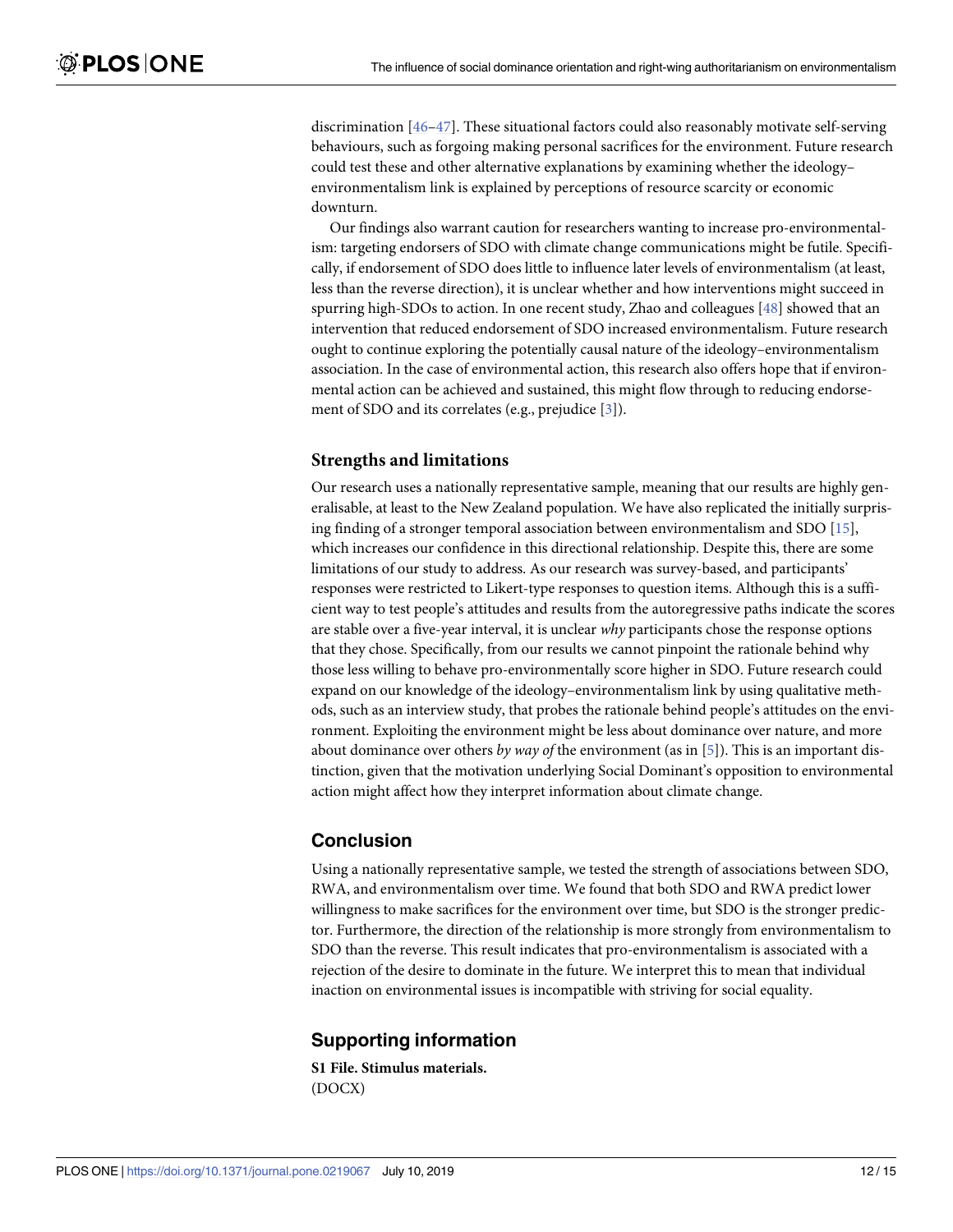### <span id="page-12-0"></span>**Acknowledgments**

We express our gratitude to the New Zealand Attitudes and Values Study (NZAVS) participants who volunteered to take part in the study through the years. The NZAVS is funded by a grant from the Templeton Religion Trust (TRT0196).

### **Author Contributions**

**Conceptualization:** Taciano L. Milfont.

**Data curation:** Chris G. Sibley.

**Formal analysis:** Samantha K. Stanley.

**Funding acquisition:** Chris G. Sibley.

**Investigation:** Chris G. Sibley.

**Methodology:** Chris G. Sibley.

**Supervision:** Taciano L. Milfont, Marc S. Wilson.

**Writing – original draft:** Samantha K. Stanley.

**Writing – review & editing:** Taciano L. Milfont, Marc S. Wilson.

#### **References**

- **[1](#page-0-0).** Sidanius J, Pratto F. Social Dominance: An Intergroup Theory of Social Hierarchy and Oppression. Cambridge: Cambridge University Press; 1999.
- **[2](#page-0-0).** Altemeyer B. Right-wing authoritarianism. Winnipeg, Canada: University of Manitoba Press; 1981.
- **[3](#page-0-0).** Duckitt J. A dual-process cognitive-motivational theory of ideology and prejudice. In: Advances in experimental social psychology ( Vol. 33, pp. 41–113). Academic Press; 2001.
- **[4](#page-0-0).** Pratto F, Sidanius J, Stallworth LM, Malle BF. Social dominance orientation: A personality variable predicting social and political attitudes. J Pers Soc Psychol. 1994; 67: 741–763.
- **[5](#page-0-0).** Milfont TL, Sibley CG. (2014). The hierarchy enforcement hypothesis of environmental exploitation: A social dominance perspective. J Exp Soc Psychol. 2014; 55: 188–193.
- **[6](#page-0-0).** Jackson LM, Bitacola LM, Janes LM, Esses VM. Intergroup ideology and environmental inequality. Anal Soc Issues and Public Policy. 2013; 13: 327–346.
- **[7](#page-0-0).** Jylhä KM, Akrami N. Social dominance orientation and climate change denial: The role of dominance and system justification. Pers Individ Dif. 2015; 86: 108–111.
- **[8](#page-9-0).** Jylha¨ KM, Cantal C, Akrami N, Milfont TL. Denial of anthropogenic climate change: Social dominance orientation helps explain the conservative male effect in Brazil and Sweden. Pers Individ Dif. 2016; 98: 184–187.
- **[9](#page-2-0).** Häkkinen K, Akrami N. (2014). Ideology and climate change denial. Pers Individ Dif. 2014; 70: 62–65.
- **[10](#page-1-0).** Milfont TL, Richter I, Sibley CG, Wilson MS, Fischer R. Environmental consequences of the desire to dominate and be superior. Pers Soc Psychol Bull. 2013; 39: 1127–1138. [https://doi.org/10.1177/](https://doi.org/10.1177/0146167213490805) [0146167213490805](https://doi.org/10.1177/0146167213490805) PMID: [23798371](http://www.ncbi.nlm.nih.gov/pubmed/23798371)
- **[11](#page-0-0).** Milfont TL, Bain PG, Kashima Y, Corral-Verdugo V, Pasquali C, Johansson LO, et al. On the relation between social dominance orientation and environmentalism: A 25-nation study. Soc Psychol Personal Sci. 2018. 9:802–814.
- **[12](#page-1-0).** Schultz PW, Stone WF. Authoritarianism and attitudes toward the environment. Environ Behav. 1994; 26: 25–37.
- **[13](#page-1-0).** Choma BL, Hanoch Y, Gummerum M, Hodson G. Relations between risk perceptions and socio-political ideology are domain- and ideology-dependent. Pers Individ Diff. 2013; 54: 29–34.
- **[14](#page-1-0).** Peterson BE, Doty RM, Winter DG. Authoritarianism and attitudes toward contemporary social issues. Pers Soc Psychol Bull. 1993; 19: 174–184.
- **[15](#page-1-0).** Stanley SK, Wilson MS, Milfont TL. Exploring short-term longitudinal effects of right-wing authoritarianism and social dominance orientation on environmentalism. Pers Individ Diff., 2017; 108: 174–177.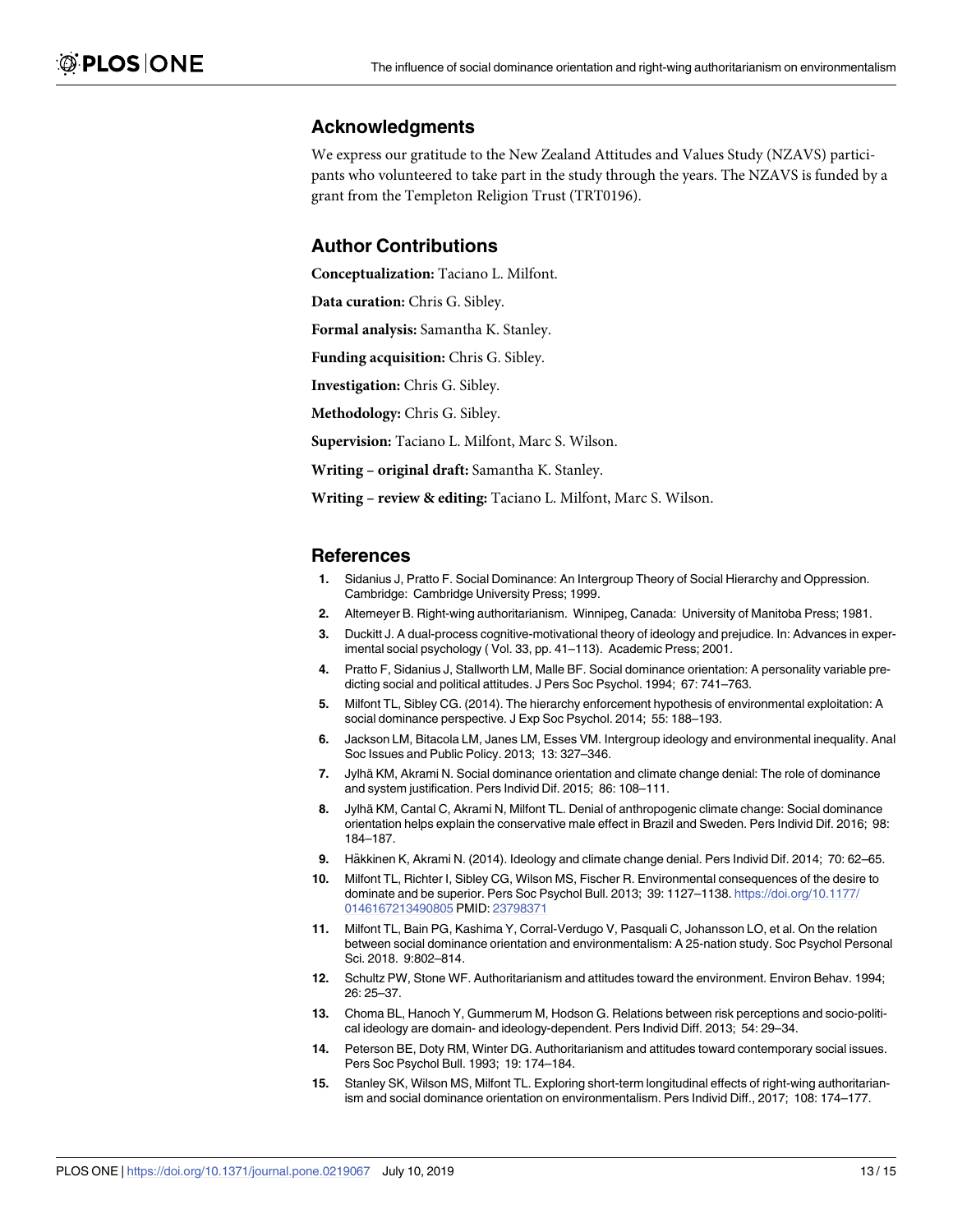- <span id="page-13-0"></span>**[16](#page-1-0).** Pirages DC, Ehrlich PR. Ark II: Social response to environmental imperatives. 1974. New York, NY: Viking.
- **[17](#page-1-0).** Feygina I. Social justice and the human-environment relationship: Common systemic, ideological, and psychological roots and processes. Soc Justice Res. 2013; 26: 363–381.
- **[18](#page-2-0).** Milfont TL, Duckitt J. The environmental attitudes inventory: A valid and reliable measure to assess the structure of environmental attitudes. J Environ Psychol. 2010; 30: 80–94.
- **[19](#page-2-0).** Hoffarth MR, Hodson G. Green on the outside, red on the inside: Perceived environmentalist threat as a factor explaining political polarization of climate change. J Environ Psychol. 2016; 45: 40–49.
- **[20](#page-2-0).** Vail KE, Motyl M. Support for diplomacy: Peacemaking and militarism as a unidimensional correlate of social, environmental, and political attitudes. Peace and Confl. 2010; 16: 29–57.
- **[21](#page-2-0).** Reese G. When authoritarians protect the earth—Authoritarian submission and proenvironmental beliefs: A pilot study in Germany. Ecopsychology. 2012; 232–236.
- **[22](#page-3-0).** Roccato M, Ricolfi L. On the correlation between right-wing authoritarianism and social dominance orientation. Basic and Appl Soc Psych. 2005; 27: 187–200.
- **[23](#page-3-0).** Stanley SK, Wilson MS. Meta-analysing the association between social dominance orientation, authoritarianism, and attitudes on the environment and climate change. J Env Psych. 2019. [https://doi.org/10.](https://doi.org/10.1016/j.jenvp.2018.12.002) [1016/j.jenvp.2018.12.002](https://doi.org/10.1016/j.jenvp.2018.12.002)
- **[24](#page-3-0).** Duckitt J, Wagner C, du Plessis I, Birum I. The psychological bases of ideology and prejudice: Testing a dual process model. J Pers Soc Psychol. 2002; 83: 75–93. PMID: [12088134](http://www.ncbi.nlm.nih.gov/pubmed/12088134)
- **[25](#page-3-0).** Stanley SK, Wilson MS, Sibley CG, Milfont TL. Dimensions of social dominance and their associations with environmentalism. Pers Individ Diff. 2017; 107: 228–236.
- **[26](#page-3-0).** Hatemi PK, McDermott R. Give Me Attitudes. Annu Rev Polit Sci. 2016; 19: 331–350.
- **[27](#page-4-0).** Sibley C. New Zealand Attitudes and Values Study.
- **[28](#page-4-0).** Altemeyer B. The Authoritarian Specter (pp. 112–116). Cambridge, MA: Harvard University Press, 1996.
- **[29](#page-4-0).** Liu JH, Sibley CG. Hope for the future? Understanding self-sacrifice in the face of global warming among young citizens of the world. Anal Soc Issues Public Policy. 2012; 12: 190–203.
- **[30](#page-4-0).** Muthén LK, Muthén BO . Mplus user's quide. Sixth edition. Los Angeles, CA: Muthén & Muthén, 1998– 2010.
- **[31](#page-5-0).** Enders CK, Bandalos DL. The relative performance of Full Information Maximum Likelihood Estimation for missing data in structural equation models. Struct Equ Modelling. 2001; 8: 430–457.
- **[32](#page-5-0).** Milojev P, Osborne D, Sibley CG. (2014). Default statistical standards and modelling decisions for NZAVS data analysis. NZAVS Technical Documents, e11.
- **[33](#page-5-0).** Pratto F, Cidam A, Stewart AL, Zeineddine FB, Aranda M, Aiello A, ... Henkel KE. Social dominance in context and in individuals: Contextual moderation of robust effects of social dominance orientation in 15 languages and 20 countries. Soc Psychol Personal Sci. 2012; 4: 587–599.
- **[34](#page-9-0).** Spence A, Poortinga W, Pidgeon N. The psychological distance of climate change. Risk Anal. 2012; 32: 957–972. <https://doi.org/10.1111/j.1539-6924.2011.01695.x> PMID: [21992607](http://www.ncbi.nlm.nih.gov/pubmed/21992607)
- **[35](#page-9-0).** Milfont TL. Global warming, climate change and human psychology. In: Corral-Verdugo V, Garcia-Cadena CH, Frias-Arment M, editors. Title: Psychological approaches to sustainability: Current trends in theory, research, and practice. New York: Nova Science. 2012. p. 19–42.
- **[36](#page-9-0).** IPCC (Intergovernmental Panel on Climate Change). Climate change 2014: Synthesis report. Contribution of working groups I, II, and III to the fifth assessment report of the Intergovernmental Panel on Climate Change [Core Writing Team, R. K. Pachauri and L. A. Meyer (eds.)]. IPCC, Geneva, Switzerland, 151 pp, 2014.
- **[37](#page-9-0).** Agyeman J, Schlosberg D, Craven L, Matthews C. Trends and directions in environmental justice: From inequity to everyday life, community, and just sustainabilities. Annu Rev Environ Resour. 2016; 41: 321–340.
- **38.** Schlosberg D, Collins LB. From environmental to climate justice: Climate change and the discourse of environmental justice. WIREs Clim Change. 2014. 5: 359–374.
- **39.** Swim JK, Bloodhart B. The intergroup foundations of climate change justice. Group Process Interg. 2018. 21:472–496.
- **[40](#page-9-0).** Jylhä KM. Ideological roots of climate change denial. Resistance to change, acceptance of inequality, or both? [dissertation]. Sweden: Uppsala University; 2016.
- **[41](#page-9-0).** Bryant B. Environmental justice: Issues, policies, and solutions. Washington, DC: Island Press, 1995.
- **[42](#page-9-0).** Pellow DN. Environmental inequality formation: Toward a theory of environmental justice. Am Behav Sci. 2000; 43: 581–601